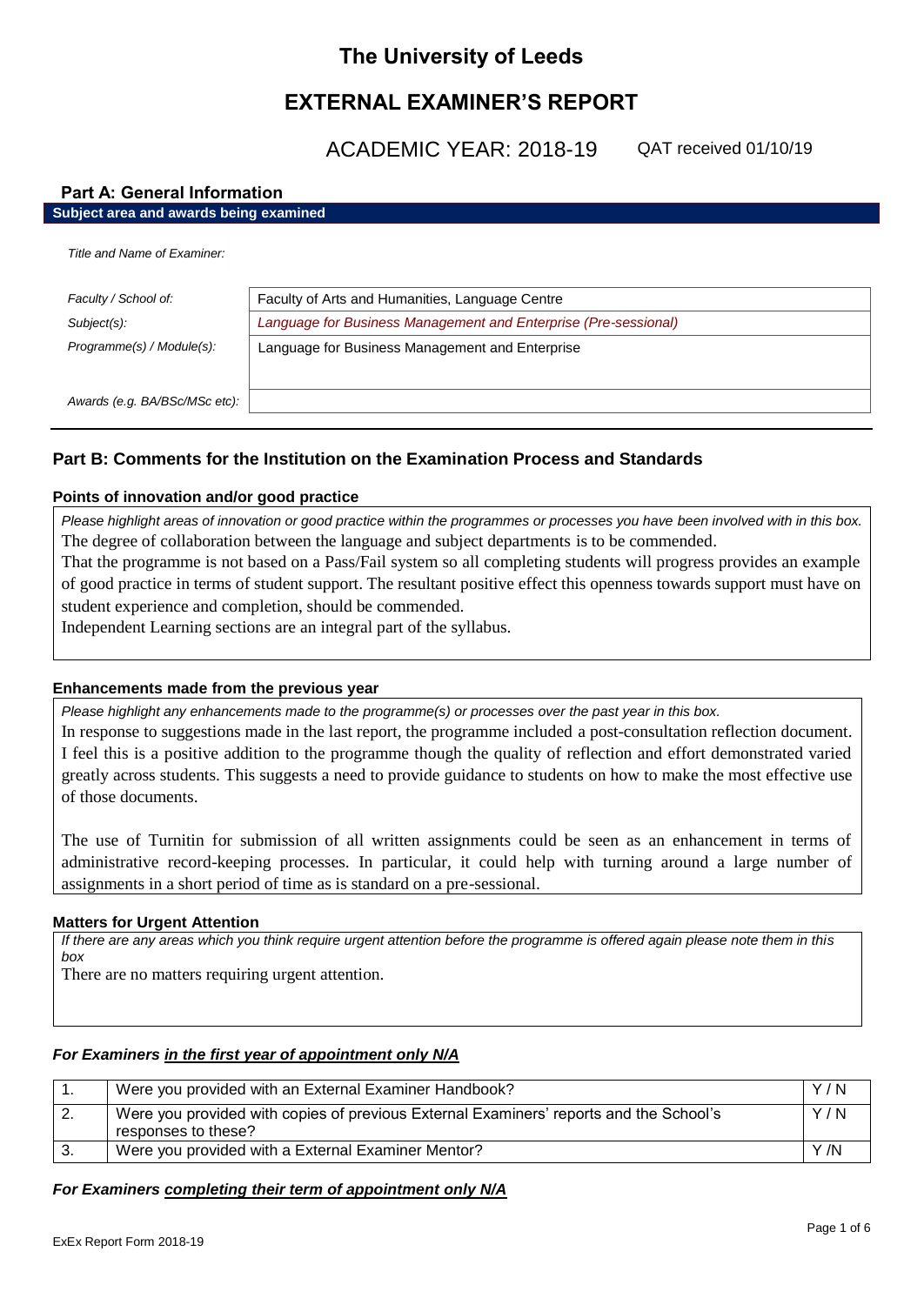| -4. | Have you observed improvements in the programme(s) over the period of your appointment?            | Y/N  |
|-----|----------------------------------------------------------------------------------------------------|------|
| -5. | Has the school responded to comments and recommendations you have made?                            | Y/N  |
| 6.  | Where recommendations have not been implemented, did the school provide clear reasons for<br>this? | Y/N  |
|     | Have you acted as an External Examiner Mentor?                                                     | Y /N |

*Please comment on your experience of the programme(s) over the period of your appointment, remarking in particular on changes from year to year and the progressive development and enhancement of the learning and teaching provision, on standards achieved, on marking and assessment and the procedures of the School*

### **Standards**

| 8.                                                                                                                                                                                                                                                                                                                                                                                                                                                                                                                                                                                                                                                                                                       | Is the overall programme structure coherent and appropriate for the level of study?                                                                                                                                                                                                                                                                                                                                                                                                                             | $\overline{Y/N}$ |
|----------------------------------------------------------------------------------------------------------------------------------------------------------------------------------------------------------------------------------------------------------------------------------------------------------------------------------------------------------------------------------------------------------------------------------------------------------------------------------------------------------------------------------------------------------------------------------------------------------------------------------------------------------------------------------------------------------|-----------------------------------------------------------------------------------------------------------------------------------------------------------------------------------------------------------------------------------------------------------------------------------------------------------------------------------------------------------------------------------------------------------------------------------------------------------------------------------------------------------------|------------------|
| 9.                                                                                                                                                                                                                                                                                                                                                                                                                                                                                                                                                                                                                                                                                                       | Does the programme structure allow the programme aims and intended learning outcomes to be<br>met?                                                                                                                                                                                                                                                                                                                                                                                                              | $\overline{Y/H}$ |
| 10.                                                                                                                                                                                                                                                                                                                                                                                                                                                                                                                                                                                                                                                                                                      | Are the programme aims and intended learning outcomes commensurate with the level of award?                                                                                                                                                                                                                                                                                                                                                                                                                     | Y/N              |
| 11.                                                                                                                                                                                                                                                                                                                                                                                                                                                                                                                                                                                                                                                                                                      | Did the Aims and ILOs meet the expectations of the national subject benchmark (where relevant)?                                                                                                                                                                                                                                                                                                                                                                                                                 | $\overline{Y/N}$ |
| 12.                                                                                                                                                                                                                                                                                                                                                                                                                                                                                                                                                                                                                                                                                                      | Is the programme(s) comparable with similar programmes at other institutions?                                                                                                                                                                                                                                                                                                                                                                                                                                   | $\overline{Y/N}$ |
| Please use this box to explain your overall impression of the programme structure, design, aims and intended<br>learning outcomes.<br>The programme is intelligently-designed and appropriately built around a clear and practical purpose. The aims and<br>ILOs remain highly appropriate. They have been carefully designed to meet the needs of a pre-sessional student<br>offering language enhancement, skills development and cultural induction along with subject-specific content. The<br>programme is well-conceived, clearly informed by research, precise and makes excellent use of the time available to<br>ease the transition of students into academic life at the University of Leeds. |                                                                                                                                                                                                                                                                                                                                                                                                                                                                                                                 |                  |
| 13.                                                                                                                                                                                                                                                                                                                                                                                                                                                                                                                                                                                                                                                                                                      | Is the influence of research on the curriculum and learning and teaching clear?                                                                                                                                                                                                                                                                                                                                                                                                                                 | Y/N              |
|                                                                                                                                                                                                                                                                                                                                                                                                                                                                                                                                                                                                                                                                                                          | Please explain how this is/could be achieved (examples might include: curriculum design informed by current research<br>in the subject; practice informed by research; students undertaking research)<br>The design of ELU3007 is clearly informed by research into the most effective way to deal with EAP skills<br>improvement along with subject requirements. Student learning is scaffolded to support the production of a report<br>and presentation built upon wide reading and integration of sources. |                  |
| 14.                                                                                                                                                                                                                                                                                                                                                                                                                                                                                                                                                                                                                                                                                                      | Does the programme form part of an Integrated PhD?                                                                                                                                                                                                                                                                                                                                                                                                                                                              | Y/N              |
| n/a                                                                                                                                                                                                                                                                                                                                                                                                                                                                                                                                                                                                                                                                                                      | Please comment on the appropriateness of the programme as training for a PhD:                                                                                                                                                                                                                                                                                                                                                                                                                                   |                  |
| 15.                                                                                                                                                                                                                                                                                                                                                                                                                                                                                                                                                                                                                                                                                                      | Does the programme include clinical practice components?                                                                                                                                                                                                                                                                                                                                                                                                                                                        | Y/N              |
|                                                                                                                                                                                                                                                                                                                                                                                                                                                                                                                                                                                                                                                                                                          | Please comment on the learning and assessment of practice components of the curriculum here:                                                                                                                                                                                                                                                                                                                                                                                                                    |                  |
| n/a                                                                                                                                                                                                                                                                                                                                                                                                                                                                                                                                                                                                                                                                                                      |                                                                                                                                                                                                                                                                                                                                                                                                                                                                                                                 |                  |
| 16.                                                                                                                                                                                                                                                                                                                                                                                                                                                                                                                                                                                                                                                                                                      | Is the programme accredited by a Professional or Statutory Regulatory Body (PSRB)?                                                                                                                                                                                                                                                                                                                                                                                                                              | Y/N              |
|                                                                                                                                                                                                                                                                                                                                                                                                                                                                                                                                                                                                                                                                                                          | Please comment on the value of, and the programme's ability to meet, PSRB requirements here:                                                                                                                                                                                                                                                                                                                                                                                                                    |                  |
| n/a                                                                                                                                                                                                                                                                                                                                                                                                                                                                                                                                                                                                                                                                                                      |                                                                                                                                                                                                                                                                                                                                                                                                                                                                                                                 |                  |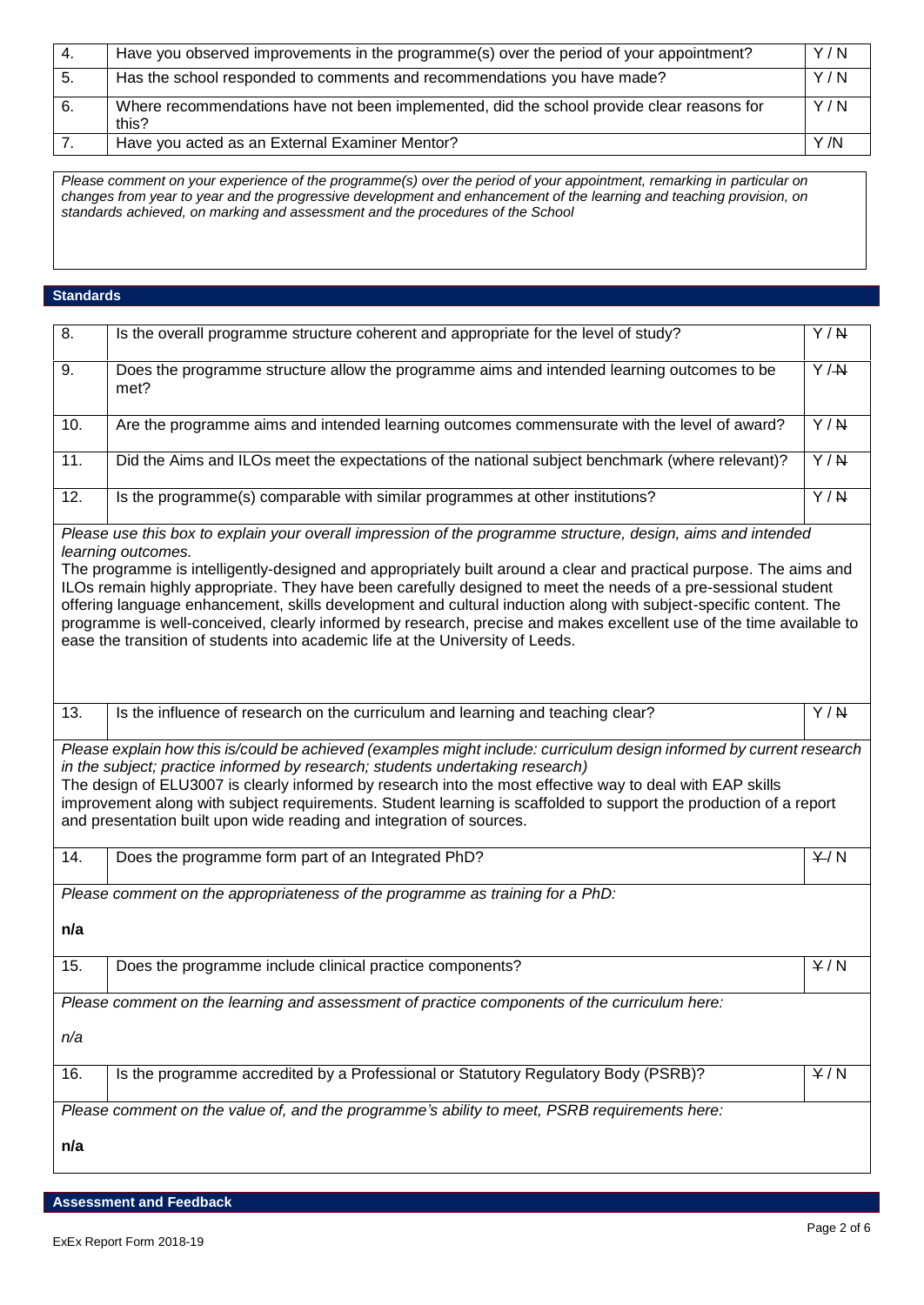| Please comment on the assessment methods and the appropriateness of these to the ILOs, in particular: the design               |  |
|--------------------------------------------------------------------------------------------------------------------------------|--|
| and structure of the assessment methods, and the arrangements for the marking of modules and the classification of awards; the |  |
| guality of teaching, learning and assessment methods that may be indicated by student performance.                             |  |

Assessments are clear, have well-designed and logical assessment criteria which tutors and students are taught to use effectively. There is evidence of standardisation among markers to ensure fair outcomes for students. However, whilst this evidence was clear in the Record of Check Marking, it would be helpful for all tutors to be reminded of the need to ensure the agreed mark is clearly recorded on those sheets.

Assessments are appropriate and in keeping with pre-sessionals delivered by other institutions. This year has seen the introduction of online marking through Turnitin. This has features which are beneficial for learners and teachers especially those with larger than average class sizes and the need to mark very quickly. However, in comparison to last year, I felt that the connection between assessment criteria and written feedback is not as overt as it could be from all markers. I felt some tutors were more proficient in their use of Turnitin than others and were able to ensure the feedback was as detailed and clear through the Turnitin systems as in the previous system. There appeared to be a need for better training during induction to ensure all teaching staff are making full use of the tools in Turnitin so students are absolutely clear why they received the mark they did in relation to the criteria.

Overall there is a clear indication that teaching and feedback identifies areas in which the student can improve and provides guidance and support for students to make that improvement.

| 18. | Is the design and structure of the assessment methods appropriate to the level of award?                                           | Y/N |
|-----|------------------------------------------------------------------------------------------------------------------------------------|-----|
| 19. | Were students given adequate opportunity to demonstrate their achievement of the programme<br>aims and intended learning outcomes? | Y/M |

*Please comment on the academic standards demonstrated by the students and, where possible, their performance in relation to students on comparable courses; the strengths and weaknesses of the students as a cohort:*

*Academic standards as demonstrated by students are high in comparison with those on similar programmes in UK universities. In terms of the academic writing, the quality and range of sources consulted is very good and the integration of those sources frequently managed very effectively. Criticality and the ability to write clear conclusions also seems strong in this cohort. Presentations are of a high standard and of a more academic standard, length and depth than is usual in my experience.*

*Please use this box to provide any additional comments you would like to make in relation to assessment and feedback:*

The assessment methods related to ELU3007 link very well to the ILOs. One possible further link would be to use the draft version of the Extended Essay not just formatively. It is quite common practice on similar pre-sessionals to allocate some marks to the draft version since the writing of that does involve certain skills distinct from the final submission. Awarding marks for the Draft clarifies the importance of undertaking that stage in the writing process. Similarly, some assessment marks could be assigned to the extent to which feedback on the Draft has been acted upon thus rewarding the feed-forward element here and acknowledging that skill. Drafting and re-drafting are identified in the ILOs but not explicitly assessed. Some reference to improvement of lack of improvement between Draft and Final submission was made by some but tutors but not all. It may be helpful for such elements to be commented upon by all teaching staff.

# **The Progression and Awards Process**

| 20. | Were you provided with guidance relating to the External Examiner's role, powers and<br>responsibilities in the examination process? | Y/N |
|-----|--------------------------------------------------------------------------------------------------------------------------------------|-----|
| 21. | Was the progression and award guidance provided sufficient for you to act effectively as an<br><b>External Examiner?</b>             | Y/N |
| 22. | Did you receive appropriate programme documentation for your area(s) of responsibility?                                              | Y/N |
| 23. | Did you receive appropriate module documentation for your area(s) of responsibility?                                                 | Y/N |
| 24. | Did you receive full details of marking criteria applicable to your area(s) of responsibility?                                       | Y/N |
| 25. | Were you provided with all draft examination papers/assessments?                                                                     | Y/N |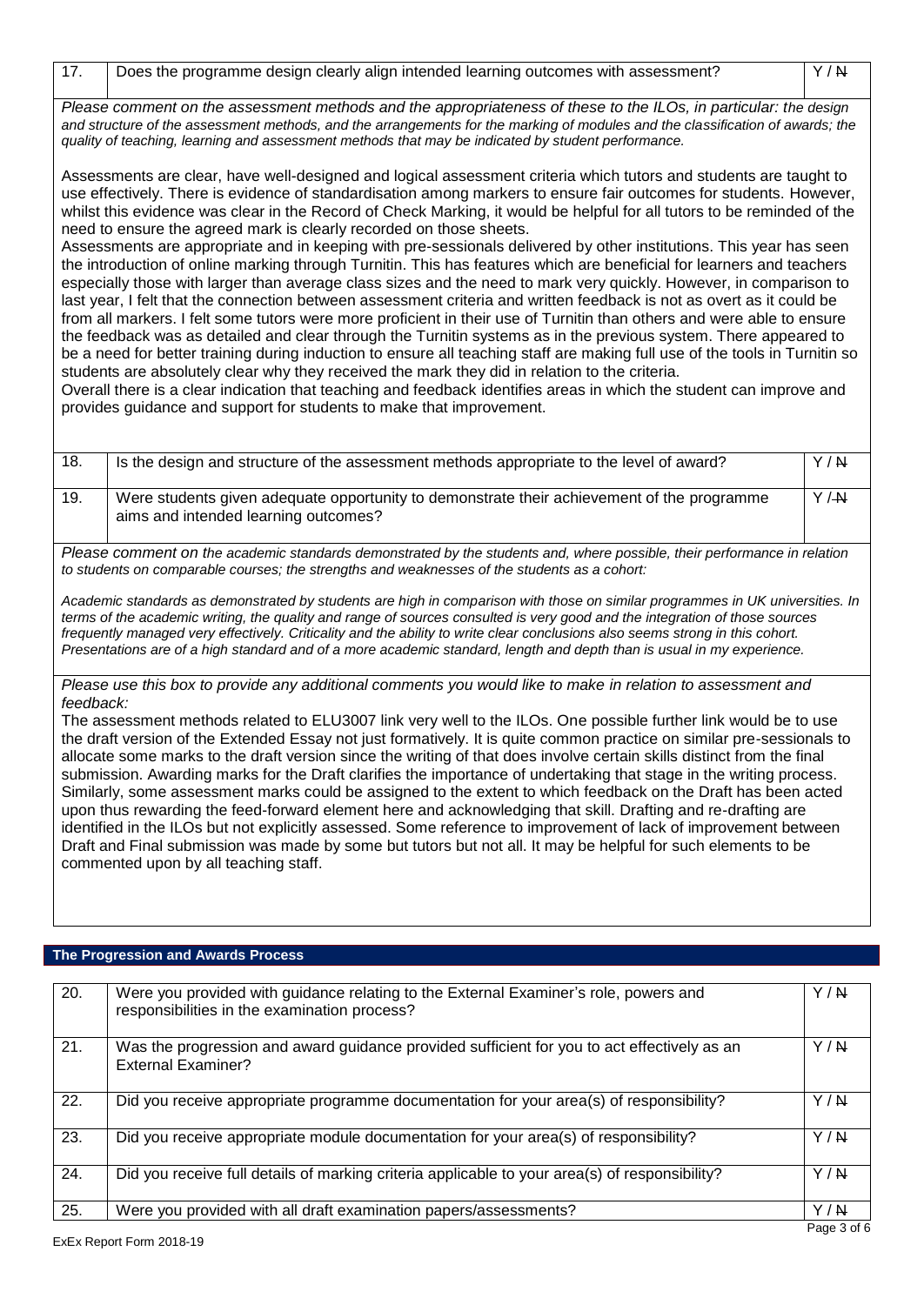| 26.                                                                                                   | Was the nature and level of the assessment questions appropriate?                                                                                 | Y/N              |
|-------------------------------------------------------------------------------------------------------|---------------------------------------------------------------------------------------------------------------------------------------------------|------------------|
| 27.                                                                                                   | Were suitable arrangements made to consider your comments on assessment questions? N/A                                                            | Y/N              |
| 28.                                                                                                   | Was sufficient assessed work made available to enable you to have confidence in your evaluation<br>of the standard of student work?               | $\overline{Y/N}$ |
| 29.                                                                                                   | Were the examination scripts clearly marked/annotated? N/A                                                                                        | Y/N              |
| 30.                                                                                                   | Was the choice of subjects for final year projects and/or dissertations appropriate? N/A                                                          | Y/N              |
| 31.                                                                                                   | Was the method and standard of assessment appropriate for the final year projects and/or<br>dissertations? N/A                                    | Y/N              |
| 32.                                                                                                   | Were the administrative arrangements satisfactory for the whole process, including the operation of<br>the Progression and Awards Board?          | Y/N              |
| 33.                                                                                                   | Were you able to attend the Progression and Awards Board meeting?                                                                                 | Y/N              |
| 34.                                                                                                   | Were you satisfied with the recommendations of the Progression and Awards Board?                                                                  | Y/N              |
| 35.                                                                                                   | Were you satisfied with the way decisions from the School Special Circumstances meeting were<br>communicated to the Progression and Awards Board? | Y/N              |
| Please use this box to provide any additional comments you would like to make on the questions above: |                                                                                                                                                   |                  |
|                                                                                                       | I was provided with all the documentation I needed prior to arrival. Having access to Minerva is very helpful. This                               |                  |
|                                                                                                       | year I was able to spend 2 days at the University of Leeds which allowed plenty of time to talk to module leaders and                             |                  |
|                                                                                                       | look at students' work in detail. Every element of that in terms of organisation was excellent.                                                   |                  |

# **Other comments**

### **Please use this box if you wish to make any further comments not covered elsewhere on the form**

This is an effective pre-sessional strand, delivering appropriate learning outcomes in a seamless, integrated manner. The team involved are conscientious and committed to delivering a quality product and most importantly supporting learners to achieve their potential.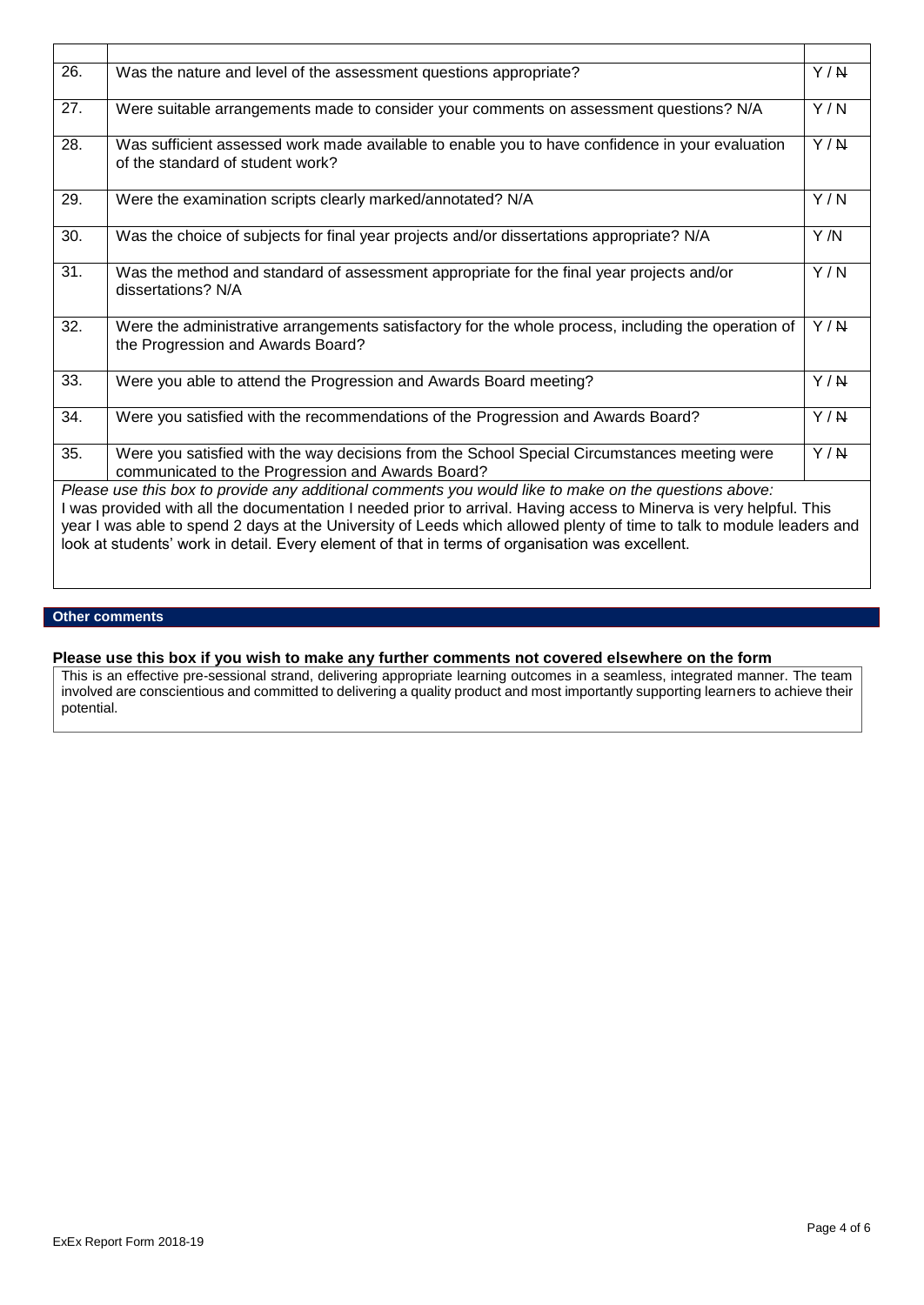| Name of School and Head of School (or nominee) |                                                          |  |
|------------------------------------------------|----------------------------------------------------------|--|
| Title and Name of Examiner.                    |                                                          |  |
| Subject(s):                                    |                                                          |  |
| Programme(s) / Module(s):                      | ELU3007 Language for Business, Management and Enterprise |  |
|                                                |                                                          |  |
| Awards (e.g. BA/BSc/MSc etc):                  |                                                          |  |
|                                                |                                                          |  |
| Title and Name of Responder:                   |                                                          |  |
| Position*:                                     | Module co-leads                                          |  |
| Faculty / School of:                           | <b>AHC</b>                                               |  |
| Address for communication:                     |                                                          |  |
|                                                |                                                          |  |
| Email:                                         |                                                          |  |

*Telephone:*

*\*If the individual responding to the report is not the Head of School please state their position within the School.*

#### **Completing the School response**

The completed School response (including the full original report) must be sent directly to the External Examiner. A copy must also be emailed to the Quality Assurance Team at *qat@leeds.ac.uk*. External Examiners should receive a formal response no later than six weeks after receipt of the original report.

#### *Response to Points of innovation and/or good practice*

The comments regarding innovation and / or good practice are very pleasing and we would be happy to share these with other strands.

#### *Response to Enhancements made from the previous year*

The comments on the use of a reflective feedback form and on the use of Minerva marking are pleasing. We accept with thanks the suggestion regarding providing greater support to students in making use of the form.

#### *Response to Matters for Urgent Attention*

*If any areas have been identified for urgent attention before the programme is offered again please provide a specific response to them here:*

NA

*Response to questions 1-7 (and related comments)*

*Schools may provide a general response; however, where Examiners raise specific points these must be addressed individually:* N/A

#### **Standards**

*Response to questions 8 to 16 (and related comments) Schools may provide a general response; however, where Examiners raise specific points these must be addressed individually:*

The positive feedback provided in these sections is most welcome.